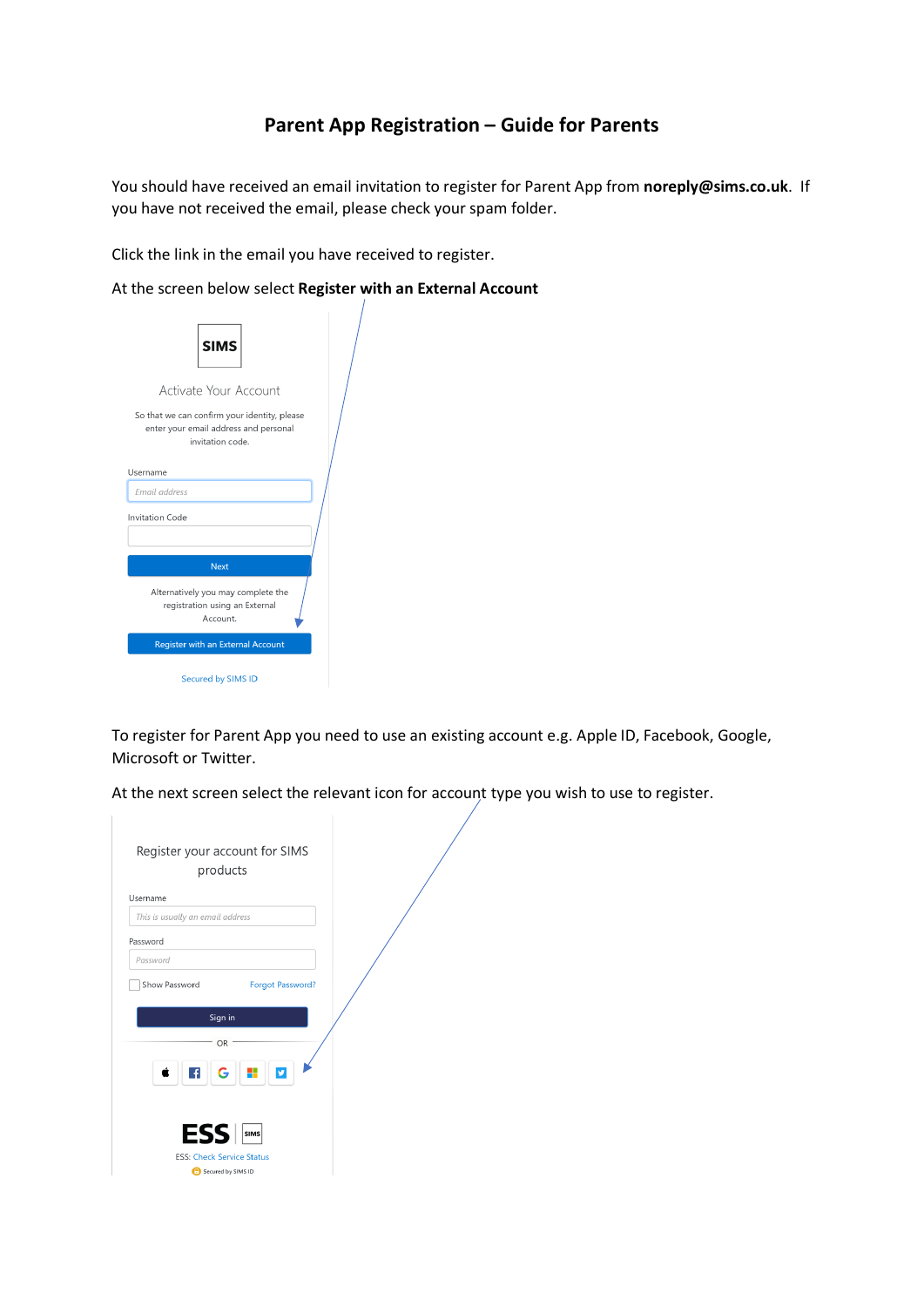Enter the email address for the account type you have selected.



Enter the password you normally use for the account you are using to register with. **If you have any issues with the logon details for the account you are using, you will need to reset your password with the account provider.**

| G Sign in with Google                                                                                                |
|----------------------------------------------------------------------------------------------------------------------|
| Welcome                                                                                                              |
|                                                                                                                      |
| Enter your password                                                                                                  |
| Show password                                                                                                        |
| To continue, Google will share your name, email address,<br>language preference and profile picture with sims.co.uk. |
| <b>Next</b><br>Forgot password?                                                                                      |
|                                                                                                                      |

The following screen will appear. Check the account information is correct and click **Register**

| <b>SIMS</b>                                            |                                                                                                      |            |
|--------------------------------------------------------|------------------------------------------------------------------------------------------------------|------------|
| Registration                                           |                                                                                                      |            |
|                                                        | You will have received a new service invite code from either SIMS or from your school administrator. |            |
| Please enter the code below and tap or click Register. |                                                                                                      |            |
| <b>Name</b>                                            |                                                                                                      | (not you?) |
| Signed in with                                         | Microsoft                                                                                            |            |
| <b>Invitation Code</b>                                 | A1B2C3D4E5                                                                                           |            |
|                                                        | Register                                                                                             |            |
|                                                        |                                                                                                      |            |

© 2021 - Education Software Solutions Ltd. All rights reserved.